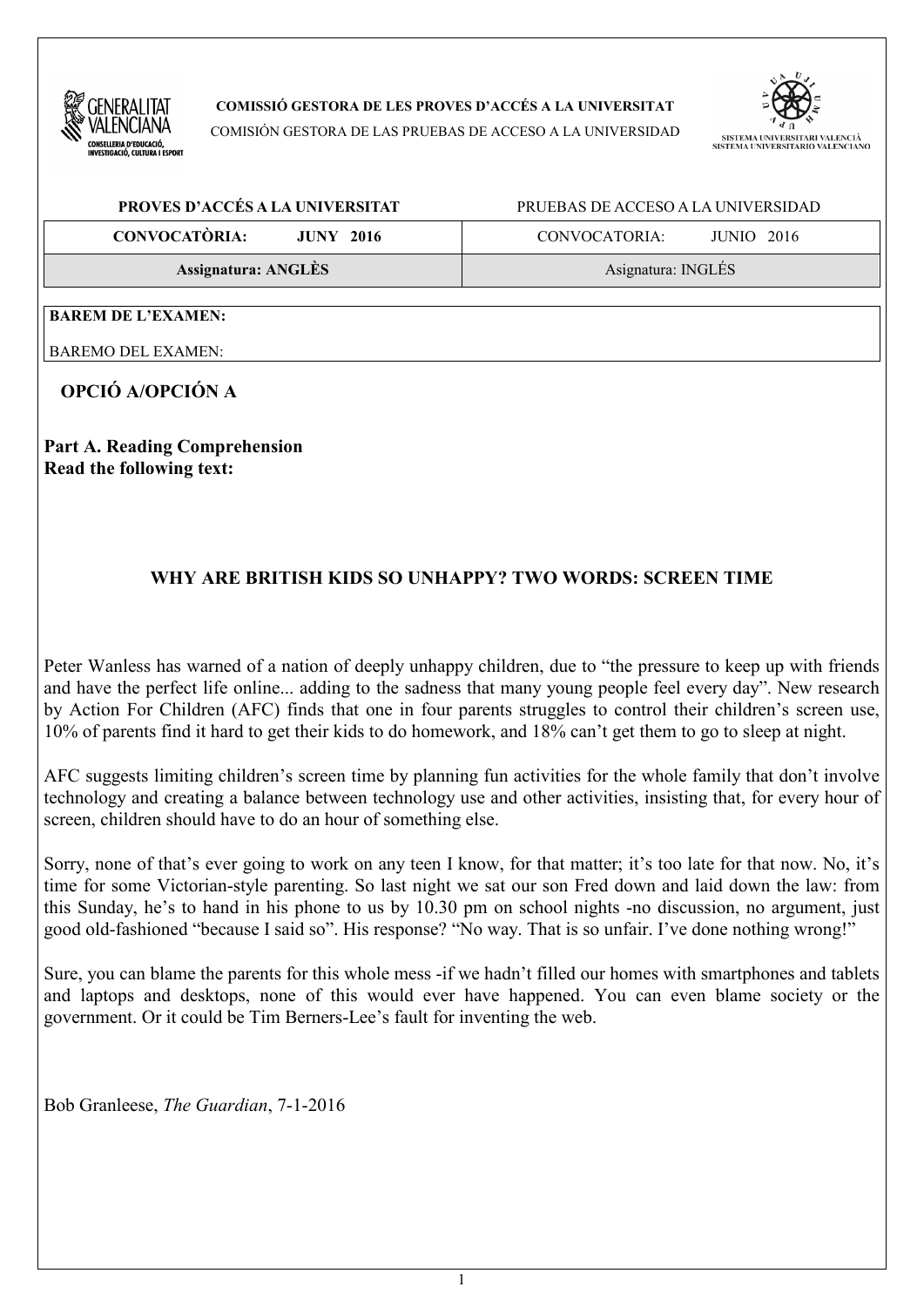### **I. Answer the following questions using your own words but taking into account the information in the text. (2 points: 1 point each)**

- a. What does AFC suggest to reduce children's hours in front of the screen?
- b. Who is to blame for this situation that we are facing now about children and technology?

#### **II. Are the following statements true (T) or false (F)? Identify the part of the text that supports your answer by copying the exact passage on the answer sheet. (1.5 points: 0.5 each)**

- a. Other activities should be more frequent than the use of technology.
- b. Fred and his parents reached an agreement on technology use.
- c. Parents have some responsibility in what has happened.

### **III. Find a synonym for each of the four words below from these six options. (1 point: 0.25 each)**

*keep up with involve plan balance work fault*

- a. equilibrium
- b. mistake
- c. maintain
- d. arrange

### **IV. Choose a, b, or c, in each question below. Only one choice is correct. (1.5 points: 0.5 each)**

- 1. The pressure to have a perfect life online...
- a. is the main reason why British kids are unhappy nowadays.
- b. is part of why British kids are unhappy nowadays.
- c. is part of the reason why they use their smartphones all the time.
- 2. Asking children to do something else instead of using technology...
- a. is a good way to keep the family together at weekends.
- b. is a good way to stop the use of technology by children.
- c. is useless because they are too addicted to technology.
- 3. The author...
- a. has a clear picture that only parents are responsible for the current situation.
- b. has a clear picture of who is to blame for the current situation.
- c. does not have a clear picture of who is to blame for the current situation.

### **Part B. Composition (130 to 150 words approximately) (4 points)**

Are you addicted to technology? Discuss.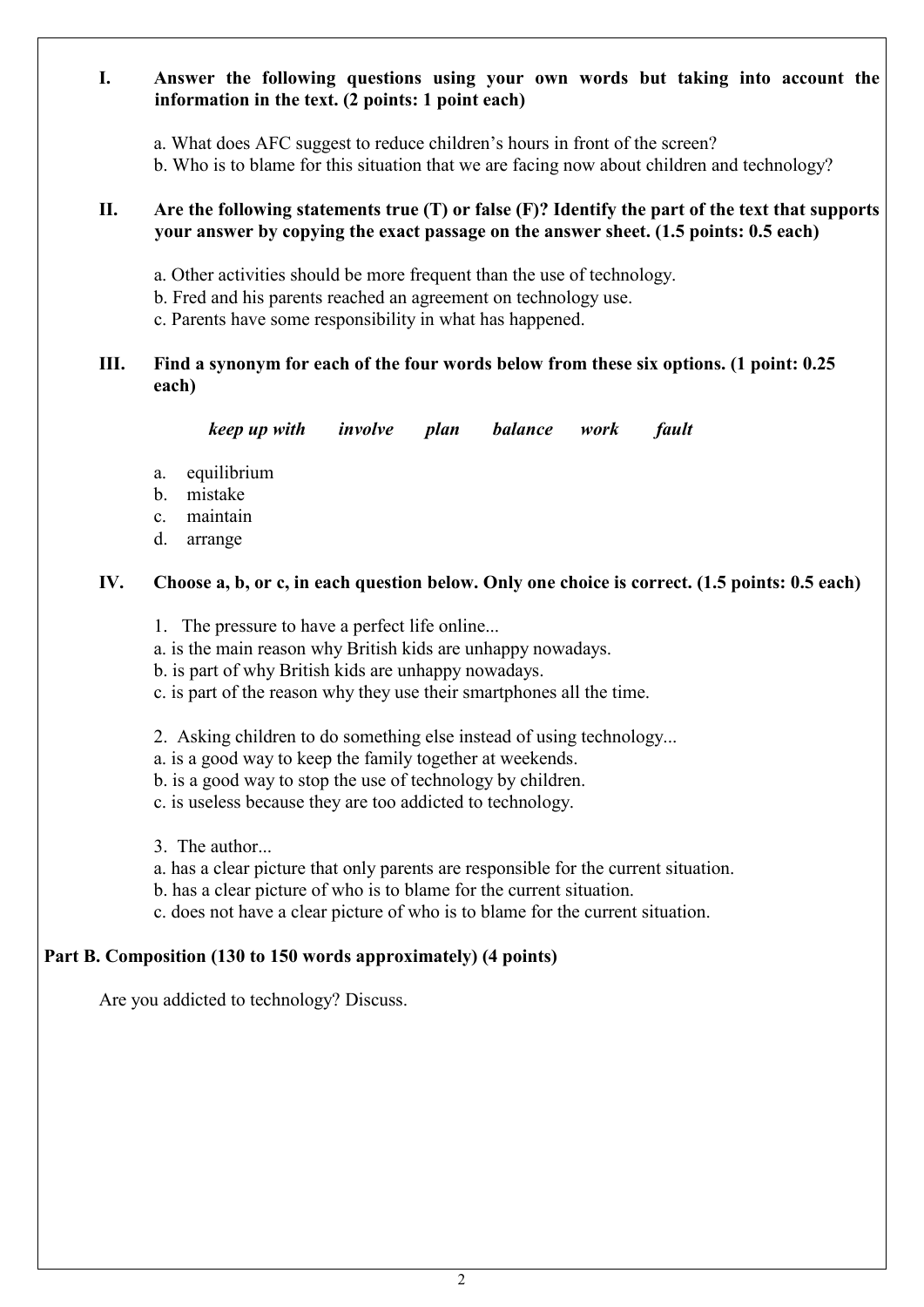

**COMISSIÓ GESTORA DE LES PROVES D'ACCÉS A LA UNIVERSITAT**

COMISIÓN GESTORA DE LAS PRUEBAS DE ACCESO A LA UNIVERSIDAD



| PROVES D'ACCÉS A LA UNIVERSITAT          | PRUEBAS DE ACCESO A LA UNIVERSIDAD |  |
|------------------------------------------|------------------------------------|--|
| <b>CONVOCATÒRIA:</b><br><b>JUNY 2016</b> | CONVOCATORIA:<br><b>JUNIO</b> 2016 |  |
| Assignatura: ANGLÈS                      | Asignatura: INGLÉS                 |  |
| <b>BAREM DE L'EXAMEN:</b>                |                                    |  |

BAREMO DEL EXAMEN: Please answer on a separate sheet of paper.

## **OPCIÓ B /OPCIÓN B**

**Part A. Reading Comprehension Read the following text:** 

# **MIGRANT CRISIS: NORWAY WILL RETURN BACK TO RUSSIA REFUGEES WHO EXPLOITED LEGAL BICYCLE GAP**

Sylvi Listhaug, Norway's immigration minister, has told refugees that exploited a legal gap to enter the country on bikes through an Arctic Circle crossing will have to return to Russia. Around 5,500 asylum seekers used bikes to travel through the Storskog crossing last year and, although Russia does not allow people to cross the border on foot and Norway does not let in motorists carrying people without documents, people on bicycles are allowed in on both sides.

Listhaug also announced that immigrants without a transit visa would be sent back to Russia. The two nations have been sending refugees back and forth since November 2015 when the new route was identified by authorities. Once they reach Norway, refugees spend time at a centre that provides shelter for around 600 people in barracks on a former military camp bordering the airport of Kirkenes. New arrivals are given fleece jumpers, waterproof jackets and other clothes appropriate for the Arctic climate, with most of them sleeping in bunk beds. On Thursday, Norwegian police confirmed that the refugees would not be forced to return across the border on two wheels, and could instead be taken by bus.

The number of people taking the Arctic route is tiny compared with the estimated 750,000 who arrived via the Mediterranean in 2015, a perilous journey that has led to the loss of at least 3,400 lives.

William Watkison, *International Business Times,* 15-1-2016